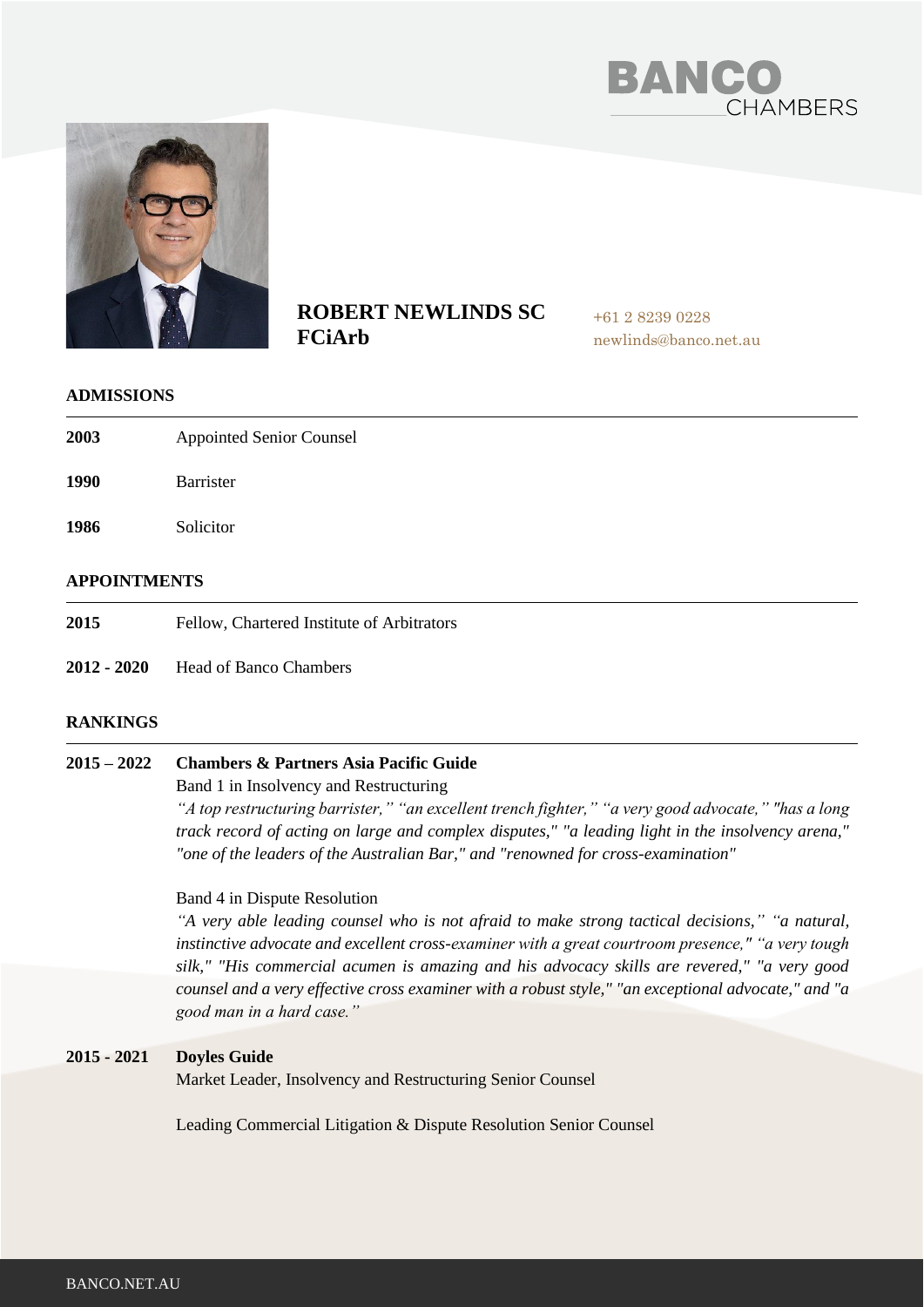

## **PROFILE**

Robert Newlinds SC is one of Australia's preeminent barristers. For more than 30 years he has appeared in hundreds of cases and appeals across a wide range of jurisdictions. His most recent and current work includes:

- Advising Credit Suisse Asset Management AG in relation to the collapse of Greenhill Capital (UK) Ltd;
- Advising and appearing forJakin Loke on an application made by ASIC to suspend his licence as a Registered Auditor;
- Appearing for the developers of the Raine Square office tower against BankWest in a forthcoming one week appeal hearing in the WA Court of Appeal. This follows an earlier 4 month hearing in the Supreme Court of Western Australia. The claims for damages exceeds \$200 million;
- Acting in ongoing family court proceedings where the asset pool exceeds \$500 million;
- Acting for Spring Farm Developments Pty Ltd in a class action in which it is that alleged inadequate land compaction in a greenfields development at Spring Farm has caused damage property and property values;
- Appearing for Russel Pillemer and his investment company in a dispute with former Prime Minister Malcolm Turnbull's son, Alex Turnbull. Alex Turnbull alleged that engaged in misleading or deceptive conduct in the acquisition of Alex' shares in the investment company resulting in losses of \$12 million. Robert cross examined both Malcolm Turnbull and Alex in the trial;
- Appearing for Little Zaks, a chain of childcare centres, in a dispute with an offshore hedge fund over the exercise of an option to purchase the chain for more than \$50 million;
- Appearing for former Wallaby George Gregan and his partner in a business dispute with a former partner in a fitness equipment wholesale business;
- Appearing for the plaintiff in a class action brought against carmaker Volkswagen advancing a claim of diminished vehicle values and other damages on account of the vehicles being equipped with defect Takata airbags. The proceedings are currently before the NSW Court of Appeal;
- Acting for Brendan McAssey and his holding company in a dispute with a US based fund arising from its acquisition of a chain of childcare centres for more than \$100 million. The proceedings were successfully settled before the commencement of a four week hearing;
- Appearing for Springfield Land Corporation in a significant claim against TPG concerning a contract to provide dark fibre to the town of Springfield in proceedings before the Supreme Court of QLD;
- Appearing for Jo Cooper in NSW Court of Appeal proceedings against the Owners' Corporation of the Horizon Apartment Complex concerning the lawfulness of a strata by-law that banned all pets in the building;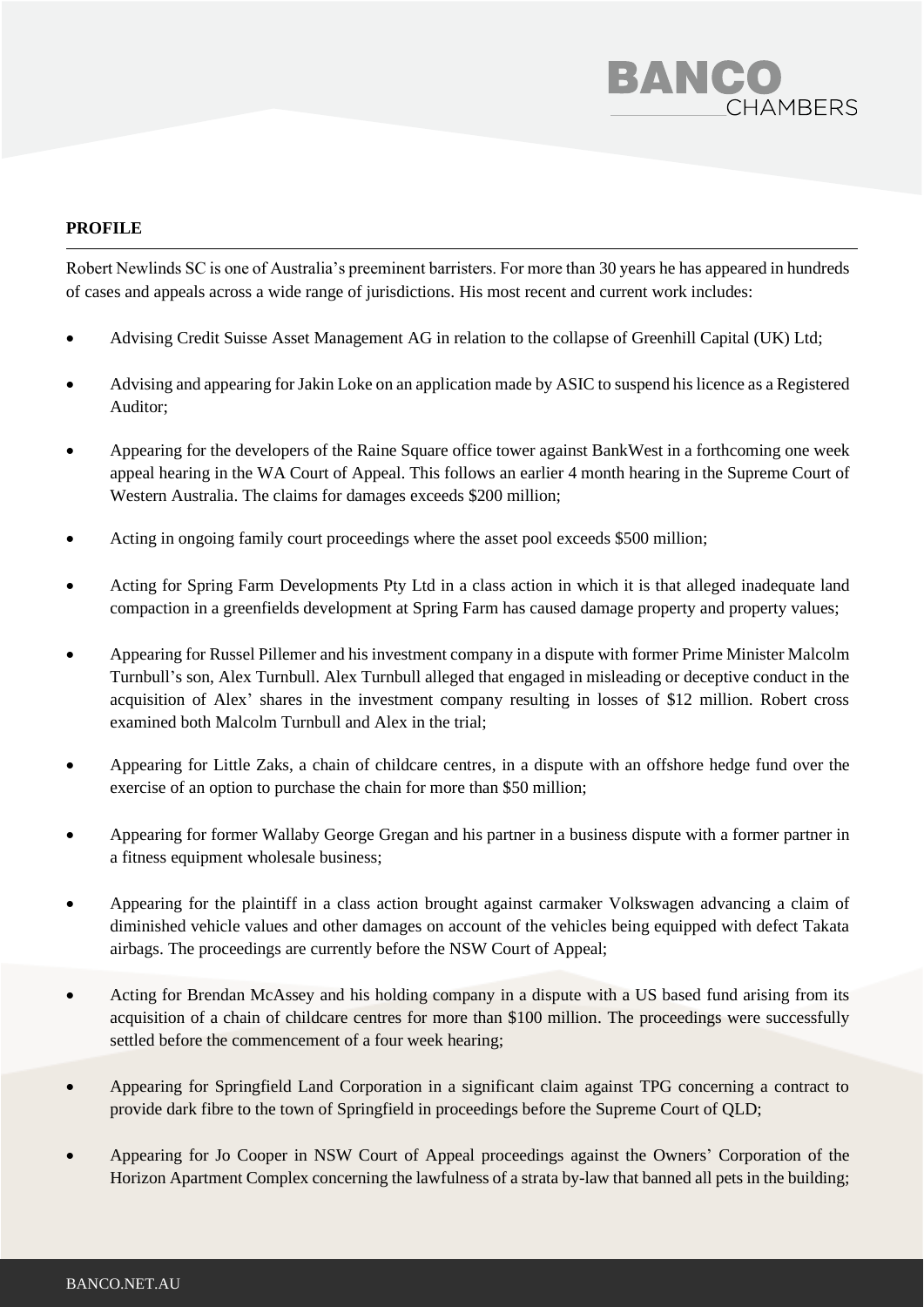

- Appearing for a shareholder in the iconic Sydney restaurant Machiavelli in corporate oppression proceedings in the NSW Supreme Court;
- Appearing for the Hui family and related companies in the Federal Court of Australia and a related Arbitration in Shanghai in a dispute concerning a joint venture of 7 cattle stations in the Kimberley;
- Appearing for Chris Kellaher, the former CEO of IOOF in successfully defending proceedings brought by APRA in the Federal Court of Australia;
- Appearing for the founder of Quayeyeware in a dispute with the majority shareholders in a series of cases in the Federal Court of Australia;
- Appearing for the Unit Holders of the former Hyatt Coolum Resort in a series of cases against Clive Palmer and companies associated with him including a class action alleging oppression in the Federal Court of Australia and Supreme Court of QLD;
- Appearing for Wollongong Coal Ltd and Jindal Power & Steel (Aust) Pty Ltd on a successful scheme of company arrangement in the Supreme Court of NSW valued in excess of \$100 million;
- Appearing for Bradcorp Pty Ltd in a dispute involving the development of Wilton Park in the Supreme Court of NSW and on appeal; and
- Acting for the UK liquidator of the UK Bell Group in the Bell Group litigation in the Federal Court of Australia and Supreme Court of NSW;

Robert argues the most difficult cases, always identifying and focusing on the essential issues. His style is clear, direct and succinct. Renowned for his cross-examination, he is not just a formidable barrister, but also efficient and highly effective. In conference he provides clear, sensible commercial advice as to strategy for both litigious and non-litigious matters.

Whilst he will run hard cases, he will also provide the hard advice to clients, even if it is not what the client wants to hear.

He is a leader in the field of corporations' law, especially insolvency. He has conducted numerous cases both for and against all of the leading liquidators and voluntary administrators in Australia.

In regulatory matters he has specialist expertise, including having acted for and against ASIC and APRA. Most recently, he successfully defended the former CEO of IOOF, Chris Kellaher, in proceedings brought by APRA arising from the Banking Royal Commission.

He has substantial experience in large-scale inquiries and Royal Commissions. He appeared for Arthur Andersen in the HIH Royal Commission, and for the Commonwealth on a significant claim for privilege arising out of the Royal Commission into the Australian Wheat Board's dealings with Iraq. He has acted as counsel assisting ICAC (Operation Vesper) and for interested persons in a number of significant ICAC inquiries, including most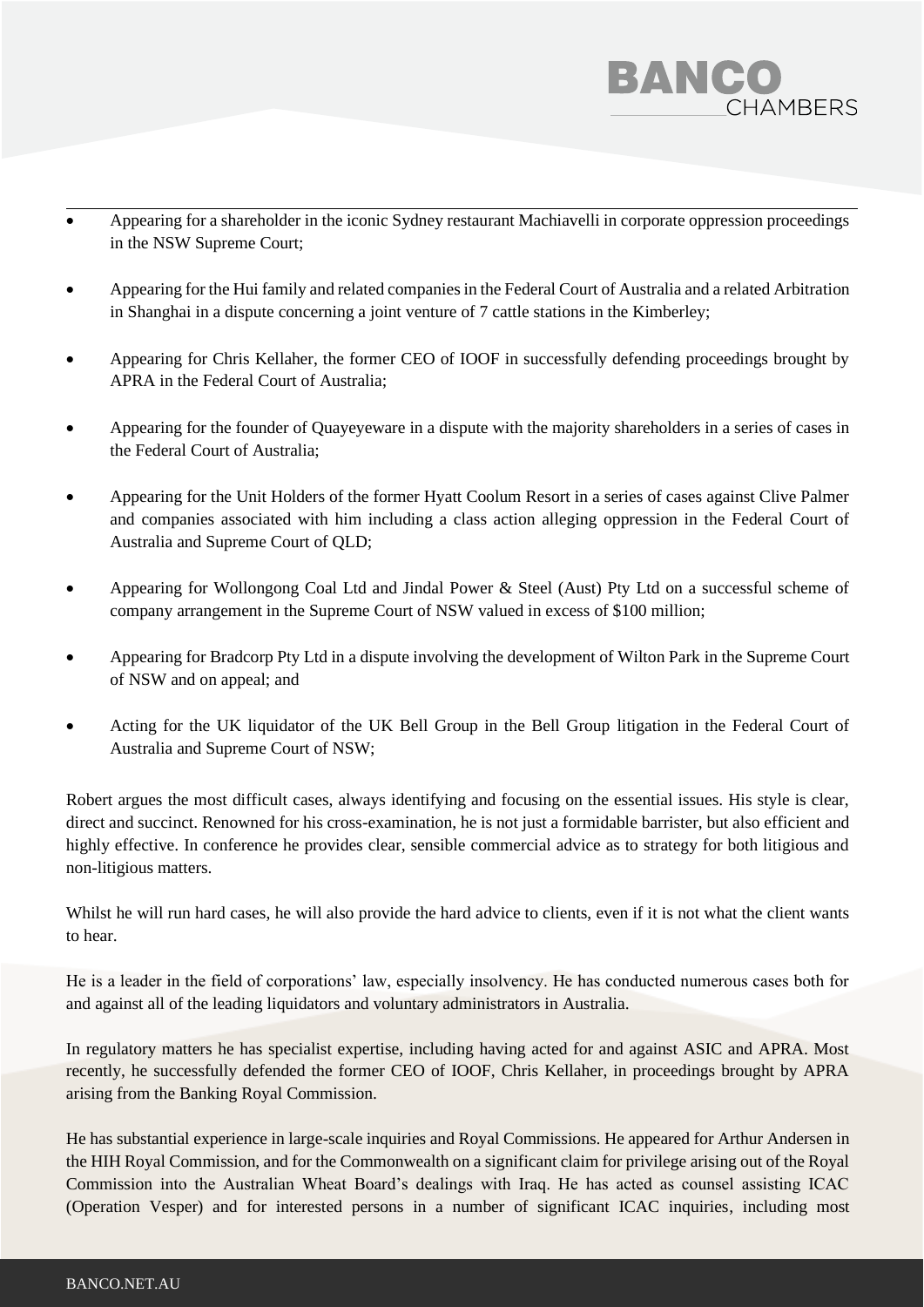

significantly appearing for The Hon Arthur Sinodinos in Operation Credo and Spicer. In 2015, he appeared for the ACTU in the Royal Commission into the Trade Union movement, on the ACTU's application that the Commissioner, the Hon Dyson Heydon AC QC, disqualify himself.

Robert has appeared in the Supreme Court of every Australian State and Territory, the Federal Court of Australia, the Family Court of Australia, the High Court of Australia and numerous lower and specialised courts and tribunals. He also represents clients in both domestic and international arbitrations, and accepts appointments as arbitrator, neutral evaluator, expert and mediator. He is a Fellow of both CIArb and ACICA.

## **SELECTED APPEARANCES - HIGH COURT**

*Mighty River International Ltd v Hughes; Mighty River International Ltd v Mineral Resources Ltd* [2018] HCA 38; 130 ACSR 427

*Re Lambie* [2018] HCA 6; 263 CLR 601

*Re Canavan; Re Ludlam; Re Waters; Re Roberts; Re Nash; Re Xenephon* [2017] HCA 45; 263 CLR 284

*Re Roberts* [2017] HCA 39

*Grant Samuel Corporate Finance Pty Limited v Fletcher* (2015) 254 CLR 477

*International Litigation Partners Pte Ltd v Chameleon Mining NL* (2012) 246 CLR 455

*Friend v Brooker* (2009) 239 CLR 129

*Master Education Services Pty Ltd v Ketchell* (2008) 236 CLR 101

*Gordon v Tolcher in his capacity as liquidator of Senafield Pty Ltd (in liq)* (2006) 231 CLR 334

*The Trustees of the Property of John Daniel Cummins, a Bankrupt v Cummins* (2006) 227 CLR 278

*MYT Engineering Pty Ltd v Mulcon Pty Ltd* (1999) 195 CLR 636

#### **SELECTED CASES - APPEALS**

Robert has appeared as counsel in approximately 80 cases in appellate courts around Australia (excluding the High Court). His recent appearances at the appellate level include:

*Michael Wilson & Partners Ltd v Emmott* [2021] NSWCA 315

*Fuller v Albert (No 2)* [2021] NSWCA 183

*CEG Direct Securities Pty Ltd v Wang* [2021] NSWCA 76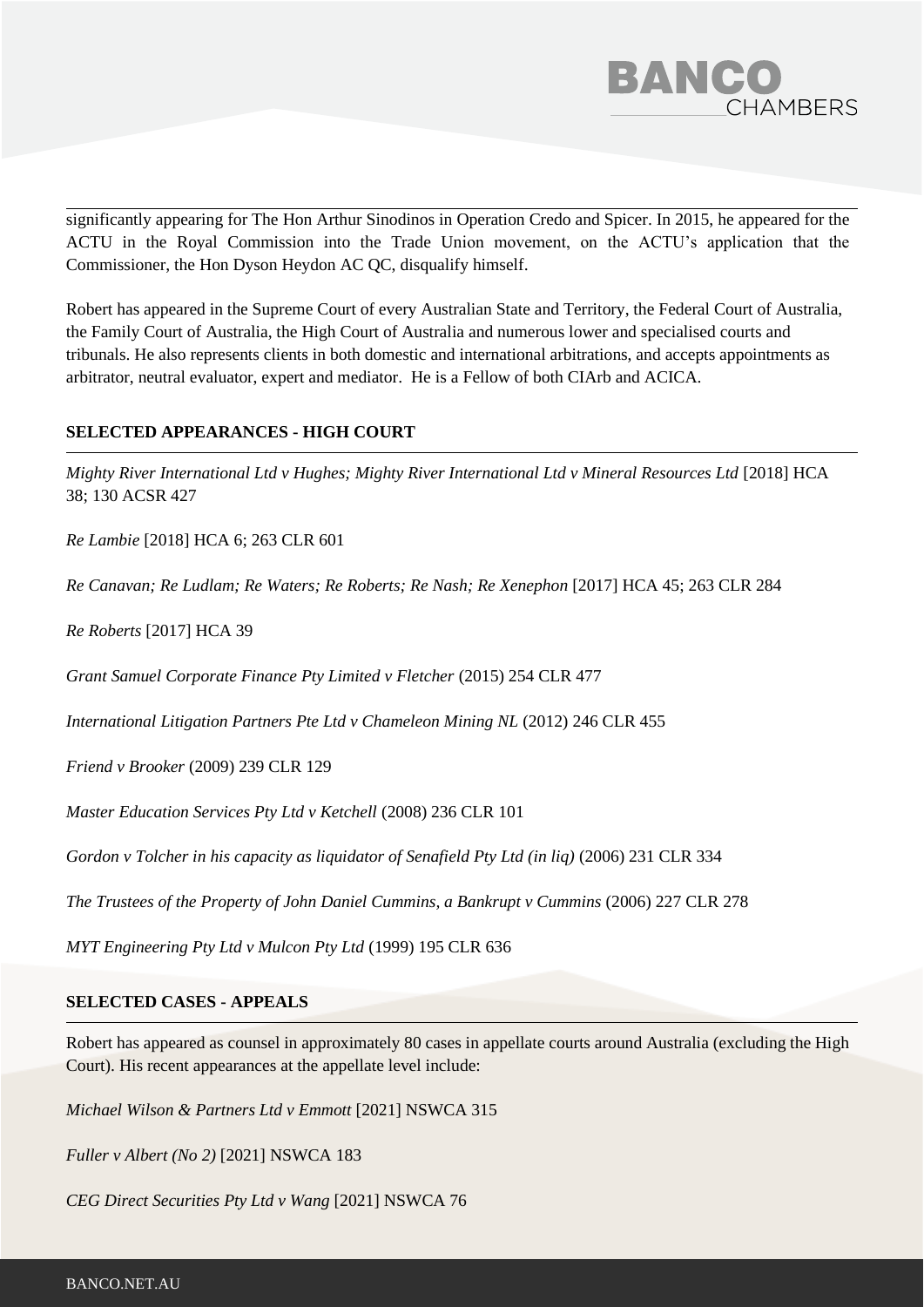

*Sara Stockham Pty Ltd v WLD Practice Holdings Pty Ltd* [2021] NSWCA 51

*Segal v Sharma* [2020] NSWCA 314

*Cooper v The Owners of Strata Plan No 58068* [2020] NSWCA 250; 19 BPR 40,787

*Bradcorp Wilton Park Pty Limited v Country Garden Wilton West Pty Limited* (settled after two days of argument)

*Drivas v Jakopovic* [2019] NSWCA 218; 100 NSWLR 505

*Bundanoon Sandstone Pty Ltd v Cenric Group Pty Ltd; TWT Property Group Pty Limited v Cenric Group Pty Limited* [2019] NSWCA 87

*Sanpoint Pty Ltd v V8 Supercars Holding Pty Ltd* [2019] NSWCA 5

*Lardis v Lakis* [2018] NSWCA 113

*Cam & Bear Pty Ltd v McGoldrick* [2018] NSWCA 110

*Cappe v Tsung* [2018] NSWCA 86

*Saba v Plumb* [2018] NSWCA 60

*Hilton v Legal Profession Admission Board* [2017] NSWCA 232

*NSW Crime Commission v SG* [2017] NSWCA 102

*Mighty River International v Hughes & Bredenkamp* [2017] WASCA 152 **(West Australian Court of Appeal)**

*Cook v Modern Mustering Pty Ltd* [2017] NTCA 1 **(NT Court of Appeal)**

*Compton v Ramsay Health Care Australia* [2016] FCAFC 106; 246 FCR 508

*HP Mercantile Pty Ltd v Harnett* [2016] NSWCA 342

*Lambert Leasing v QBE Insurance Ltd* [2016] NSWCA 254

*Harold Finger & Co v Karellas Investments Pty Ltd* [2016] NSWCA 123

*Alexander v Burne* [2015] NSWCA 377

*Pola v Australia and New Zealand Banking Group Ltd* [2015] NSWCA 146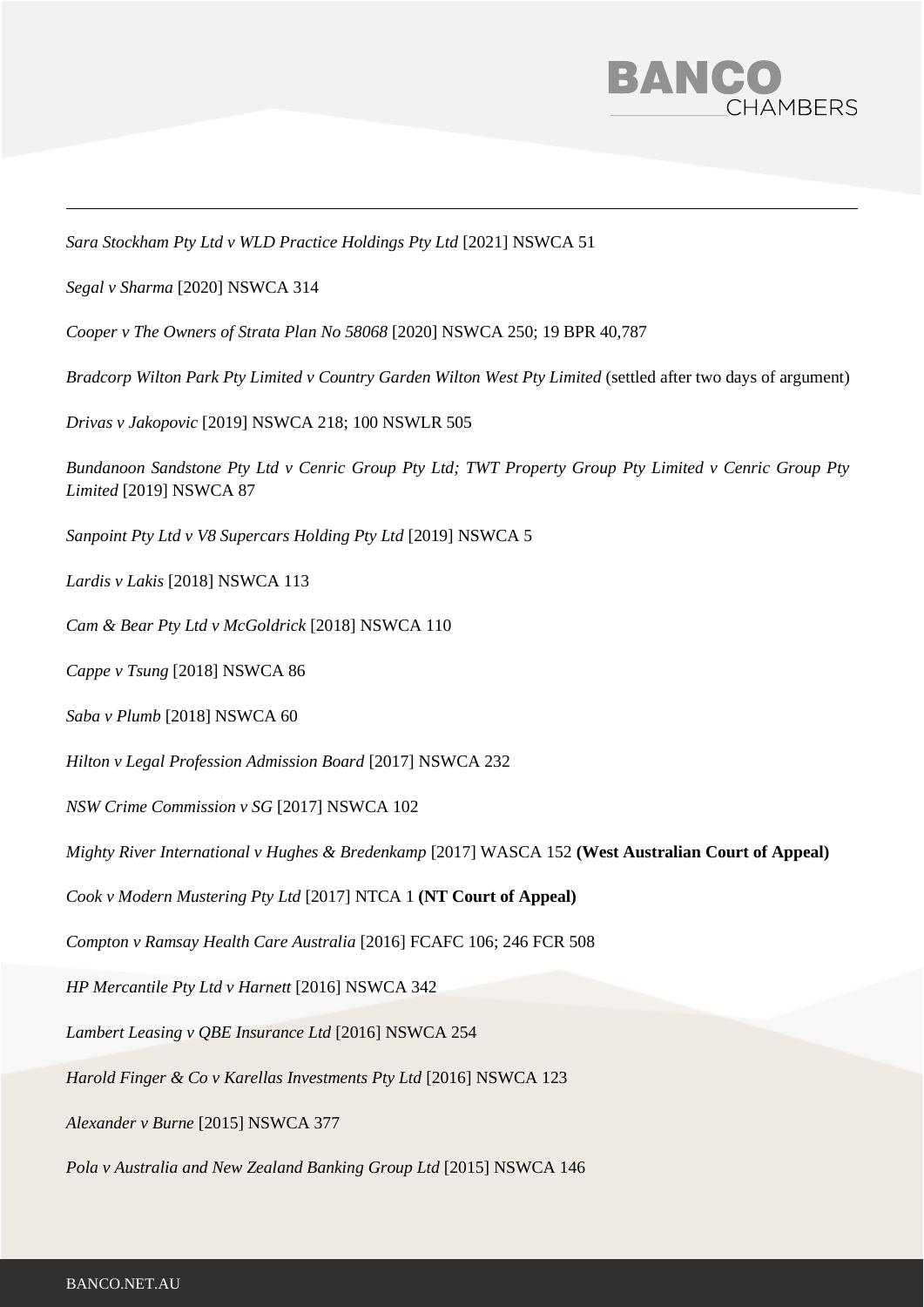

*Attorney General of New South Wales v Homeland Community Ltd* [2015] NSWCA 15

*Kupang Resources Ltd v International Litigation Partners Pte Ltd* [2015] WASCA 89 **(Western Australia Supreme Court)**

## **SELECTED CASES - TRIALS**

Robert is an immensely experienced trial barrister. What follows is a select list of recent major cases he has conducted as lead counsel in superior courts throughout Australia.

*Dwyer v Volkswagen Group Australia Pty Ltd* [2021] NSWSC 715

*O'Reilly v Precision Mining and Drilling (Subject to Deed of Company Arrangement)* [2021] WASC 176

*Dovgan v Dovgan* [2021] FamCA 306

*In the matter of Railway & Transport Health Fund Ltd* [2020] NSWSC 1435

*Wang v Cai* [2020] NSWSC 1414

*In the matter of Bicher & Son Pty Ltd* [2020] NSWSC 711

*In the matter of Matcove Pty Ltd* [2020] NSWSC 625

*Cour de Lion Investments Pty Ltd v The President's Club Ltd* [2020] FCA 204; [2020] FCA 1705 (Qld Registry)

In the matter of Wollongong Coal Ltd and Jindal Power & Steel (Aust) Pty Ltd [2020] NSWSC 73

*Hammond v Quayeyeware* [2019] FCA 2207

*In the matter of Global Advanced Metals* [2019] NSWSC 1804

*Australian Prudential Regulatory Authority v Kelaher* [2019] FCA 1521

*Hui v Champion* [2019] FCA 1111

*Bradcorp Wilton Park Pty Limited v Country Garden Wilton West Pty Limited* [2019] NSWSC 1407

*Wollongong Coal Limited v Gujarat NRE Properties Pty Ltd* [2019] NSWSC 187

*Westgem Investments Pty Ltd v Commonwealth Bank of Australia* **(West Australian Supreme Court**)

*Jahani, in the matter of Northern Energy Corporation* [2018] FCA 1983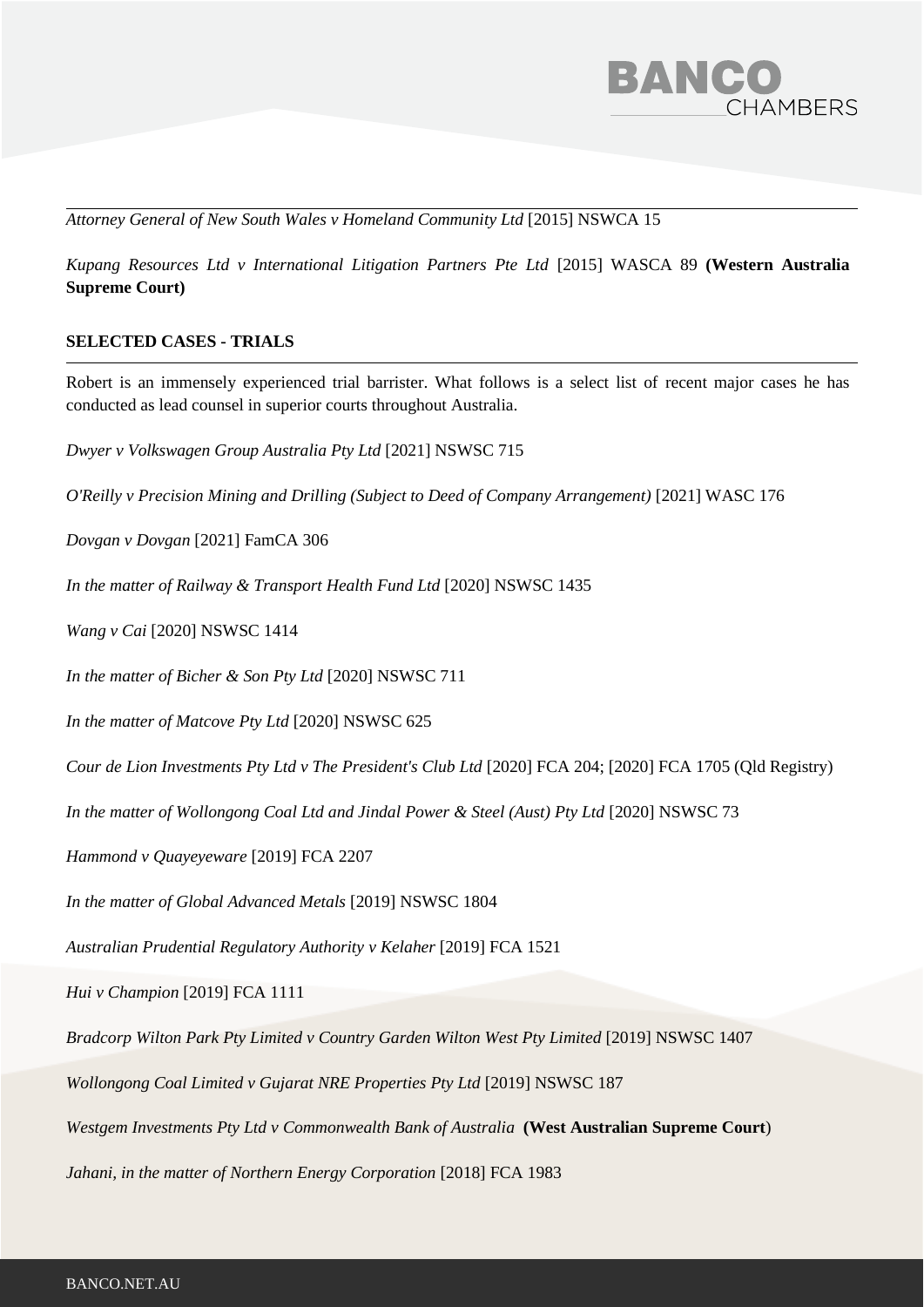

*Cenric Group Pty Ltd v TWT Property Group* [2018] NSWSC 1570

*Mighty River International v Hughes & Bredenkamp* [2018] WASC 368; [2017] WASC 69 **(West Australian Supreme Court**)

*Palmer v Parbery, in the matter of Queensland Nickel Pty Ltd* [2018] FCA 1709

*Hyundai Engineering & Steel Industries Co Ltd v Two Ways Constructions Pty Ltd* [2018] FCA 1427

*Australian Competition & Consumer Commission v Cascade Coal Ltd (no 3)* [2018] FCA 1019

*Comlin Holdings Pty Ltd v Metlej Developments Pty Ltd* [2018] NSWSC 761

In the matter of Courtenay House Capital Trading Group [2018] NSWSC 404

*In the matter of Surfstitch Group Ltd* [2018] NSWSC 164

*In the matter of Ten Network Holdings Ltd* [2017] NSWSC 1529

*Liberty Mutual Insurance Company v Kellogg Brown* [2017] NSWSC 1519

*West Australian Rugby Union v Australian Rugby Union Ltd* [2017] NSWSC 1174

*Tsung v Cappe* [2017] NSWSC 1053

*V8 Supercars Holdings Ltd v Sanpoint* [2017] NSWSC 1043

*In the matter of Boart Longyear Ltd* [2017] NSWSC 756

In the matter of Swan Services Pty Ltd (In liq) [2017] NSWSC 692

*Jaeger v Bowden (No 3)* [2017] NSWSC 324

*Lakis v Lardis* [2017] NSWSC 321

*Brentwood Village Ltd (in liq) v Terrigal Grosvenor Lodge Pty Ltd (No 4)* [2016] FCA 1359

*In the matter of Swan Services Ltd (in liq)* [2016] NSWSC 1724

*Hilton v Legal Profession Admission Board* [2016] NSWSC 1617

*Ramsay Health Care Australia Pty Ltd v Compton* [2015] FCA 1207

*Addenbrooke Pty Ltd v Duncan (No 6)* (2015) 107 ACSR 600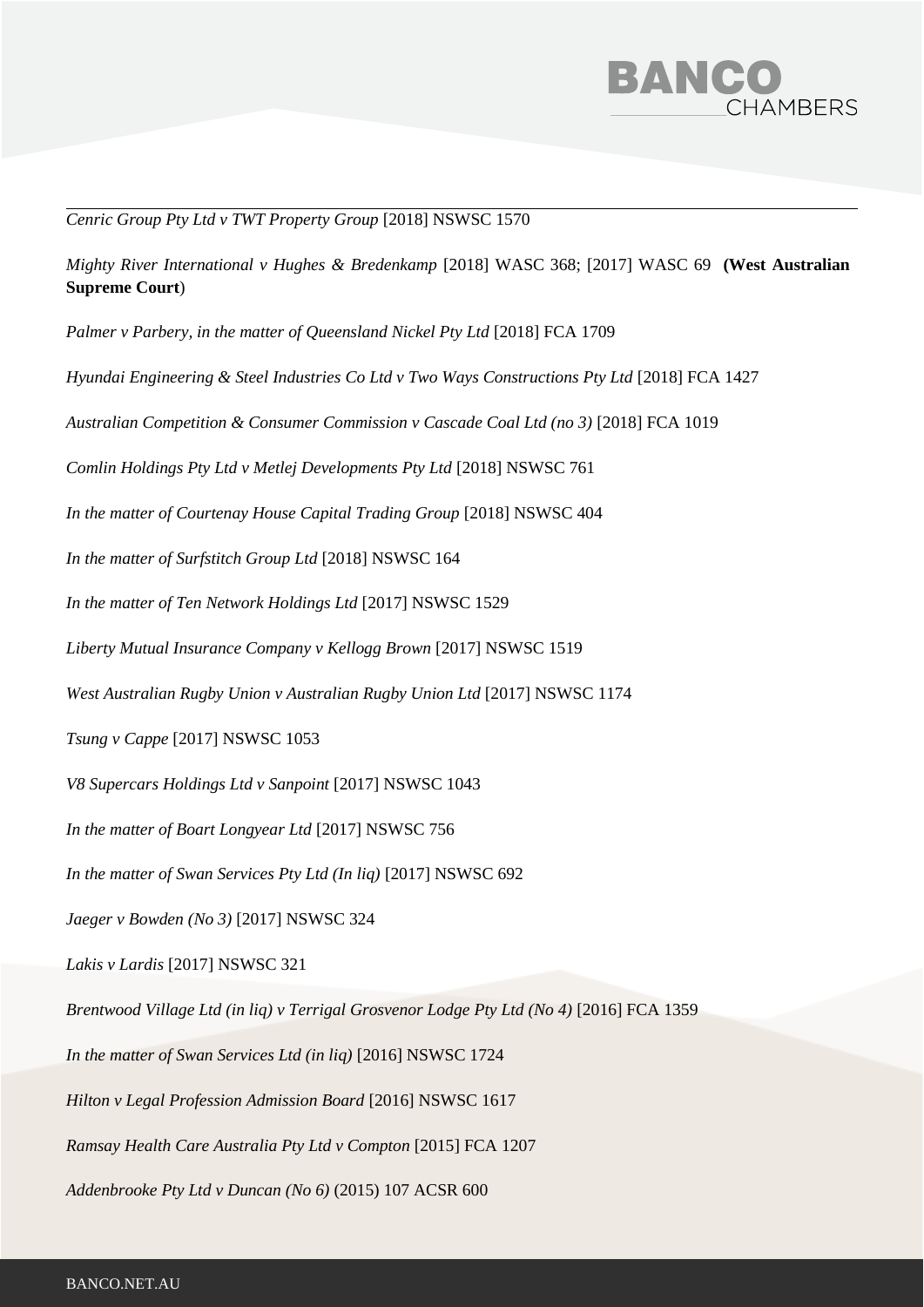

*Tamaya Resources Limited (in liq) v Claymore Capital Pty Ltd* [2015] FCA 357

*Primespace Property Investment Ltd v Vienne Pty Ltd* [2015] FCA 326

*Anglican Development Fund Diocese of Bathurst (in its own capacity and in its capacity as trustee of the Anglican Development Fund Diocese of Bathurst (receivers and managers appointed)) v Right Reverend Ian Palmer (Bishop of the Diocese of Bathurst)* [2015] NSWSC 1856

*Australian Institute of Fitness Pty Ltd v Australian Institute of Fitness (Vic/Tas) Pty Ltd (No 3)* (2015) 109 ACSR 369

*Jeffries v Indigenous Land Corporation* [2015] NSWSC 1616

*HP Mercantile Pty Limited v Hartnett* [2015] NSWSC 1475

*Ellimark Pty Ltd v Calvo (as executrix of the estate of the late Calvo)* [2015] NSWSC 1240

*Lambert Leasing Inc v Qbe Insurance Ltd* [2015] NSWSC 750

*KBL Mining Limited v Kidman Resources Limited* [2015] NSWSC 515

*Harold R Finger & Co Pty Ltd v Karellas Investments Pty Ltd* [2015] NSWSC 354

*Ramsay Health Care Australia Pty Ltd v Compton* [2015] NSWSC 163

## **CLIENTS**

Robert's clients include some of Australia's highest profile companies and individuals, as well as smaller enterprises and individuals:

*Credit Suisse,* in a complex, high value debt recovery matter

*Russell Pillemer,* CEO of Pengana Capital and former business partner to Malcolm Turnbull

*George Gregan,* former Wallaby

*Linda Hammond,* the founder of the Quay Eyeware brand

*Chris Kelaher,* the CEO of major listed superannuation fund IOOF

*Westgem Investments,* the developer of the Raine Square office tower in Perth

*Stephen Parbery*, the liquidator of Clive Palmer's company, Queensland Nickel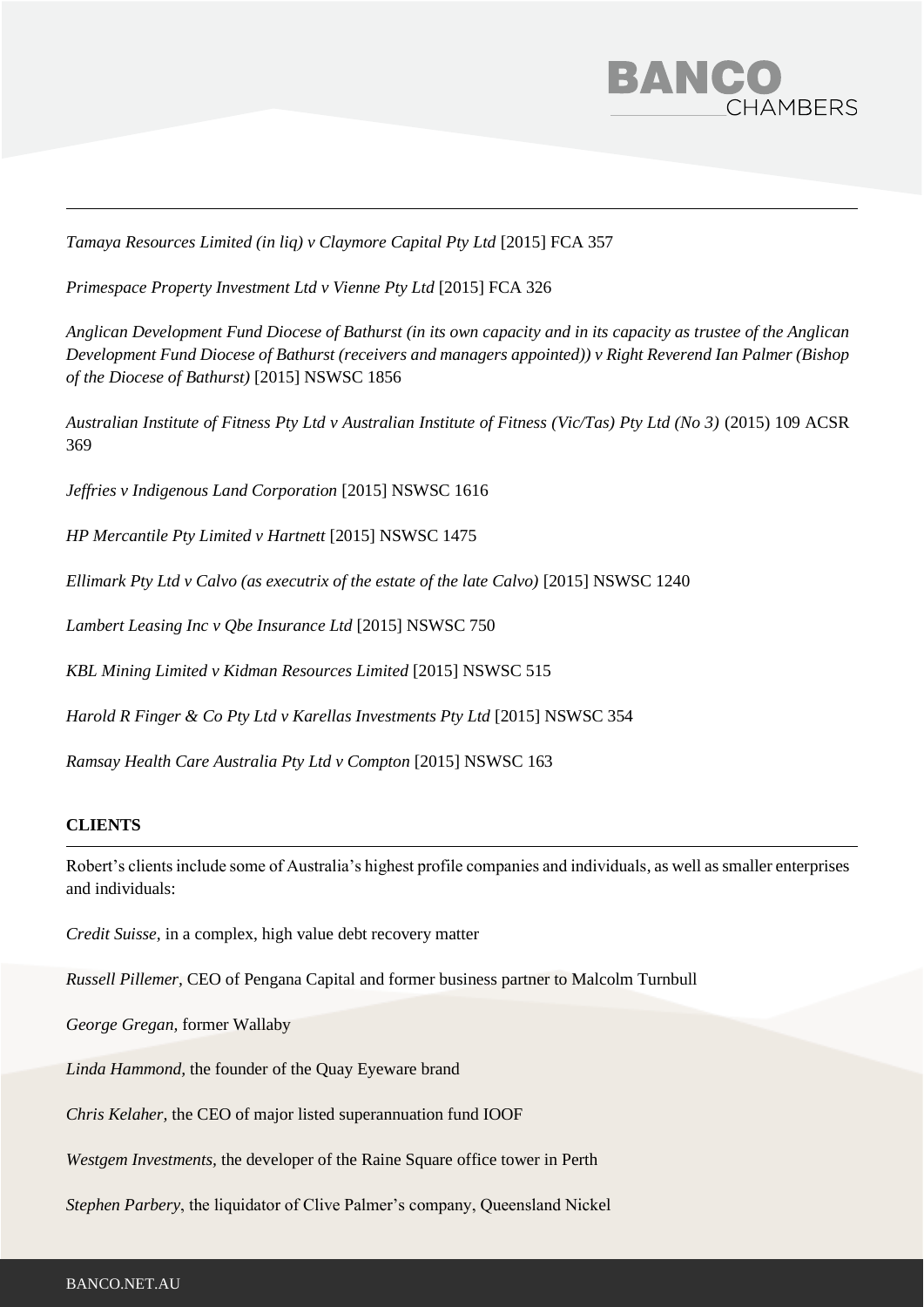

*Katrina McCulloch,* Tasmanian Senate candidate, in the High Court of Australia

*The NSW Legal Profession Admission Board* in opposition to an application by Mr Howard Hilton to be readmitted to practise as a solicitor

*Korda Mentha* in the administration of the Ten television network in the Supreme Court of NSW before Justice Black

*Malcolm Roberts* in a s44 dual citizenship case in the High Court of Australia

*Western Force Rugby Union Club* in an appeal from an arbitral determination excluding the Club from the Super 15 Rugby Competition

*Mighty River International* in its dispute with Mineral Resources Ltd in the Supreme Court of West Australia Court of Appeal and High Court of Australia

*The Liberal Party of Australia (NSW Branch)* in a dispute with the NSW Electoral Commission

*Ramsay Health Care* in a dispute in the Supreme Court of NSW and the Full Court of the Federal Court of Australia

*Partnership 818* in a significant claim arising out a an aircraft accident in north Queensland

*ANZ Bank* in an appeal in the NSW Court of Appeal concerning the exercise of a power of sale large farm, including water rights

*Modern Mustering Pty Ltd* in relation to a large claim arising out of a helicopter crash in the Supreme Court of Northern Territory

The majority shareholders of *Australian Institute of Fitness Pty Ltd* in a complex claim of oppression and breach of directors duties

The former *Bishop of Bathurst* and his associates in defence of a large claim by the

*Commonwealth Bank of Australia* and the *Anglican Archdiocese of Bathurst*

The *ACTU* on an application that the Honourable Dyson Heydon AC disqualify himself from further conduct of the Royal Commission into the Trade Union movement

Creditors of *Retail Adventures Pty Ltd* and *Retail Adventures Holdings Pty Ltd* in relation to an application to set aside a resolution of creditors

*Mr Travers Duncan* in relation to a significant claim by investors in *Cascade Coal Pty Ltd*